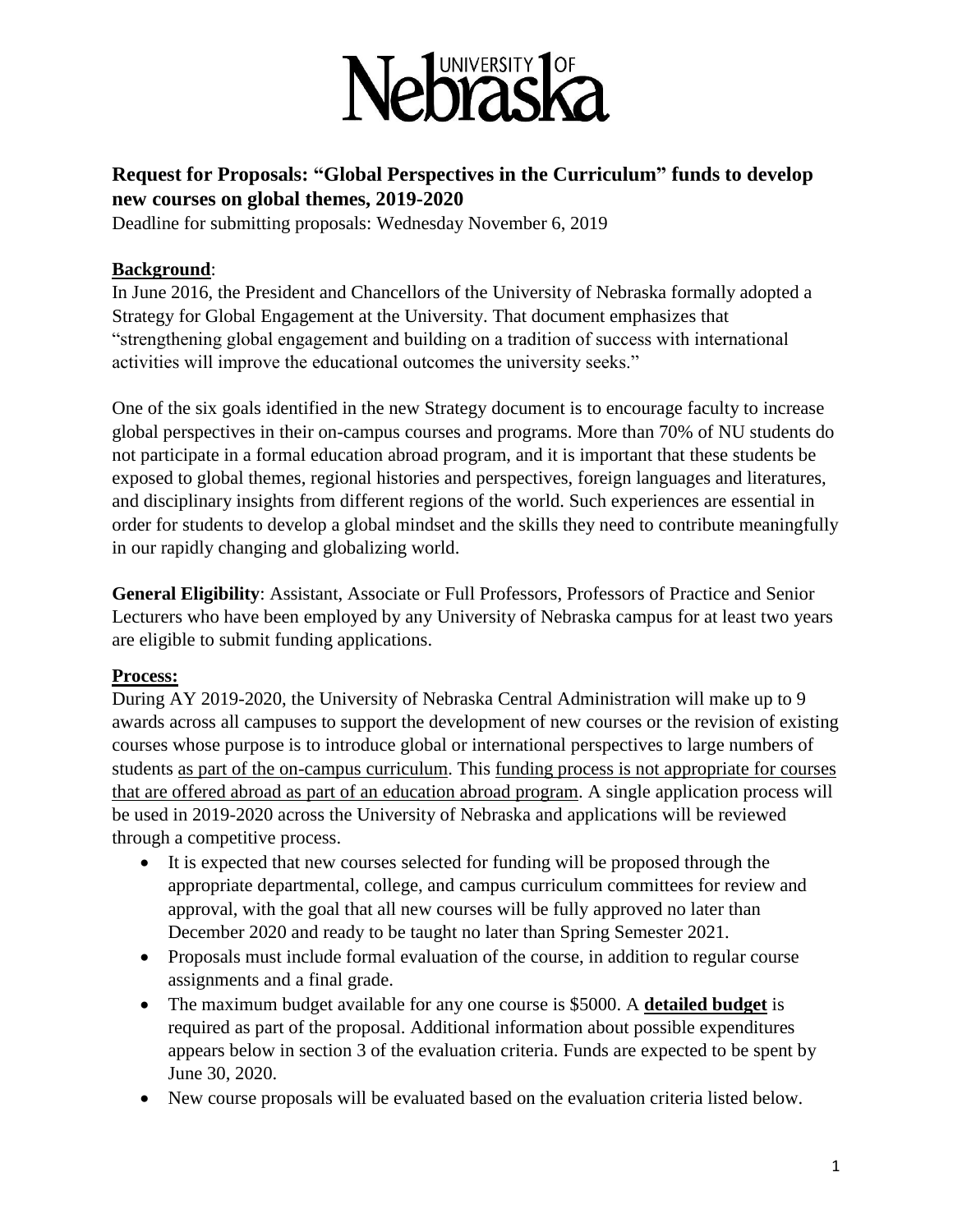- The deadline for submitting proposals is Wednesday November 6, 2019. Please forward your proposal to: UNK: Dr. Tim Burkink, Assistant Vice Chancellor for International Affairs, email: burkinktj@unk.edu UNL: Office of Global Strategies, email, globalstrategies@unl.edu UNMC: Dr. Jane Meza, Associate Vice Chancellor for Global Engagement, email: jmeza@unmc.edu UNO: Dr. Jane Meza, Associate Vice Chancellor for Global Engagement, email: jmeza@unomaha.edu
- A letter or email of support from the applicant's department chair must be included with the proposal in order for the proposal to be considered complete.

## **Evaluation Criteria**

Proposals will be evaluated based on the following:

- 1. Course description and instructor(s) (20 points) Identify the following:
	- a. The individual(s) who will create/revise and teach the course and their experience with the proposed content, including teaching or research at a previous institution. Attach a recent CV for those individuals involved with the course.
	- b. The academic department in which the course will be offered.
	- c. The proposed level of the course.
	- d. How frequently the course will be offered after it is created/revised and officially approved.
	- e. How many students the course is expected to enroll each time it is offered.
	- f. Key objectives of the course, including proposed learning outcomes.
	- g. Steps to be taken to get the course approved through the approval process (department, college, campus-wide, etc.).
- 2. Need for the course (10 points)
	- a. Explain why the proposed course is needed by the academic department or program and how it fits into the curriculum of both the academic department and other majors or minors or programs on campus.
	- b. Indicate whether the academic department offers other courses on similar or related topics. If so, please identify and describe (1-2 sentences per course).
	- c. Indicate the level of support from the department chair.
- 3. Proposed budget and cost effectiveness (10 points)
	- a. Provide a **detailed budget** with proposed costs and timeline for expenditures. Possible expenditures could include summer salary (with departmental approval), travel to develop course-related materials, partial support for a student worker, and purchase of books or resources for the course. Academic year salary for contributing faculty members are not allowable expenses. Summer salary expenses are only allowed for a lead faculty member who does not have summer